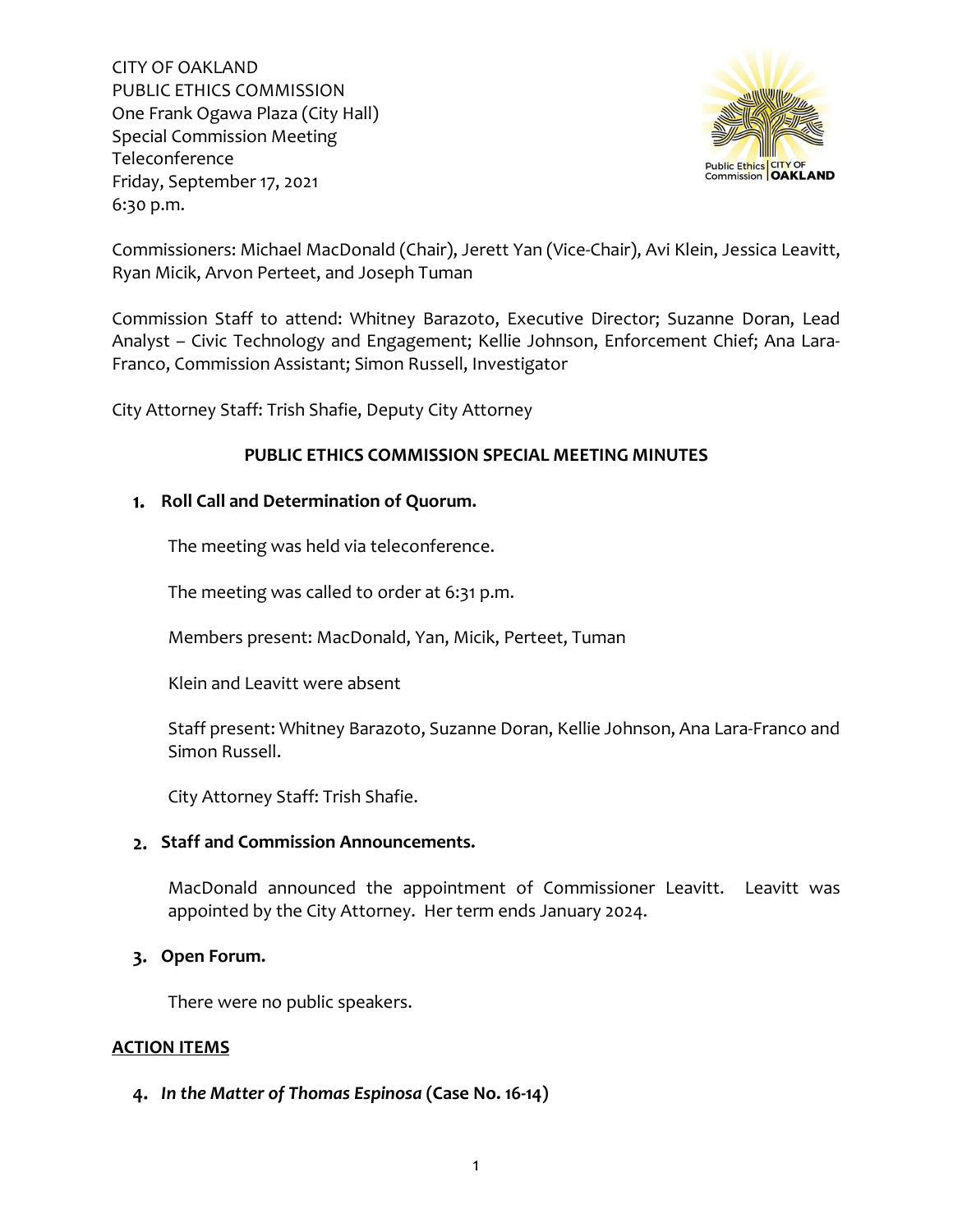

Whitney Barazoto, Executive Director, explained that this item was continued from the Commission's June 7 and June 30, 2021, meetings in which penalties were discussed following an administrative hearing on April 27, 2021. Ms. Barazoto provided an overview of the procedural history of the matter of Thomas Espinosa, including notice requirements and procedural obligations of staff and the Commission, as well as a history of communications with Espinosa. Ms. Barazoto also provided copies, included with the agenda, of a supplemental report from the Hearing Officer and a memorandum from the City Attorney's office providing legal advice to the Commission as to its options in response to Espinosa's claims of a mental impairment.

Commissioners discussed and asked questions.

MacDonald asked if the respondent, Thomas Espinosa, was in attendance at this meeting. He was not.

Commissioners discussed penalties for each count.

At 10:52 p.m. MacDonald called for public speakers.

There were no public speakers.

MacDonald moved and Tuman seconded to adopt the findings of fact from the hearing officer's recommendation.

Ayes: MacDonald, Yan, Klein, Micik and Perteet.

Noes: None

Absent: Klein and Leavitt

Vote: Passed 5-0

On Counts 30-33, the Commission reached different conclusions from the Hearing Officer.

Perteet moved and MacDonald seconded to find that the Respondent did violate the conflict of interest on count 30, conflict of interest on count 31, conflict to interest on count 32, and conflict of interest on count 33.

Ayes: MacDonald, Yan, Klein, Micik and Perteet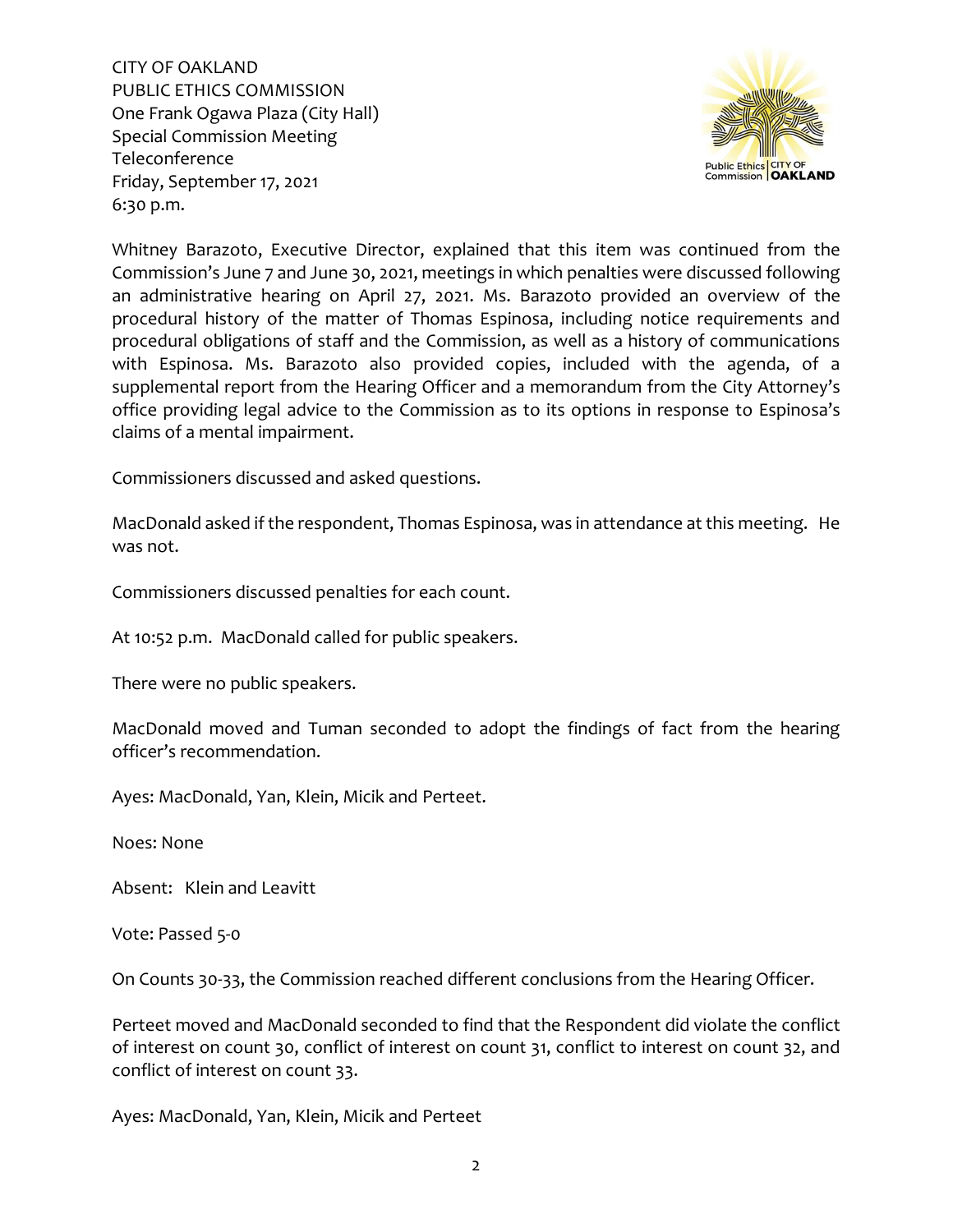

Noes: None

Absent: Klein and Leavitt

Vote: Passed 5-0

Perteet moved, and Tuman seconded to adopt each of the following amounts for each respective count, imposing a total penalty total of \$309,600:

### Count Proposed Amount

- 5,000.00 5,000.00 18,000.00 5,000.00
- 5,000.00 5,000.00
- 18,000.00
- 5,000.00
- 5,000.00
- 
- 5,000.00
- 5,000.00
- 5,000.00 5,000.00
- 5,000.00
- 
- 5,000.00
- 5,000.00
- 5,000.00
- 5,000.00
- 5,000.00
- 5,000.00
- 5,000.00
- 5,000.00
- 5,000.00
- 5,000.00
- 5,000.00
- 5,000.00
- 5,000.00
- 29,100.00